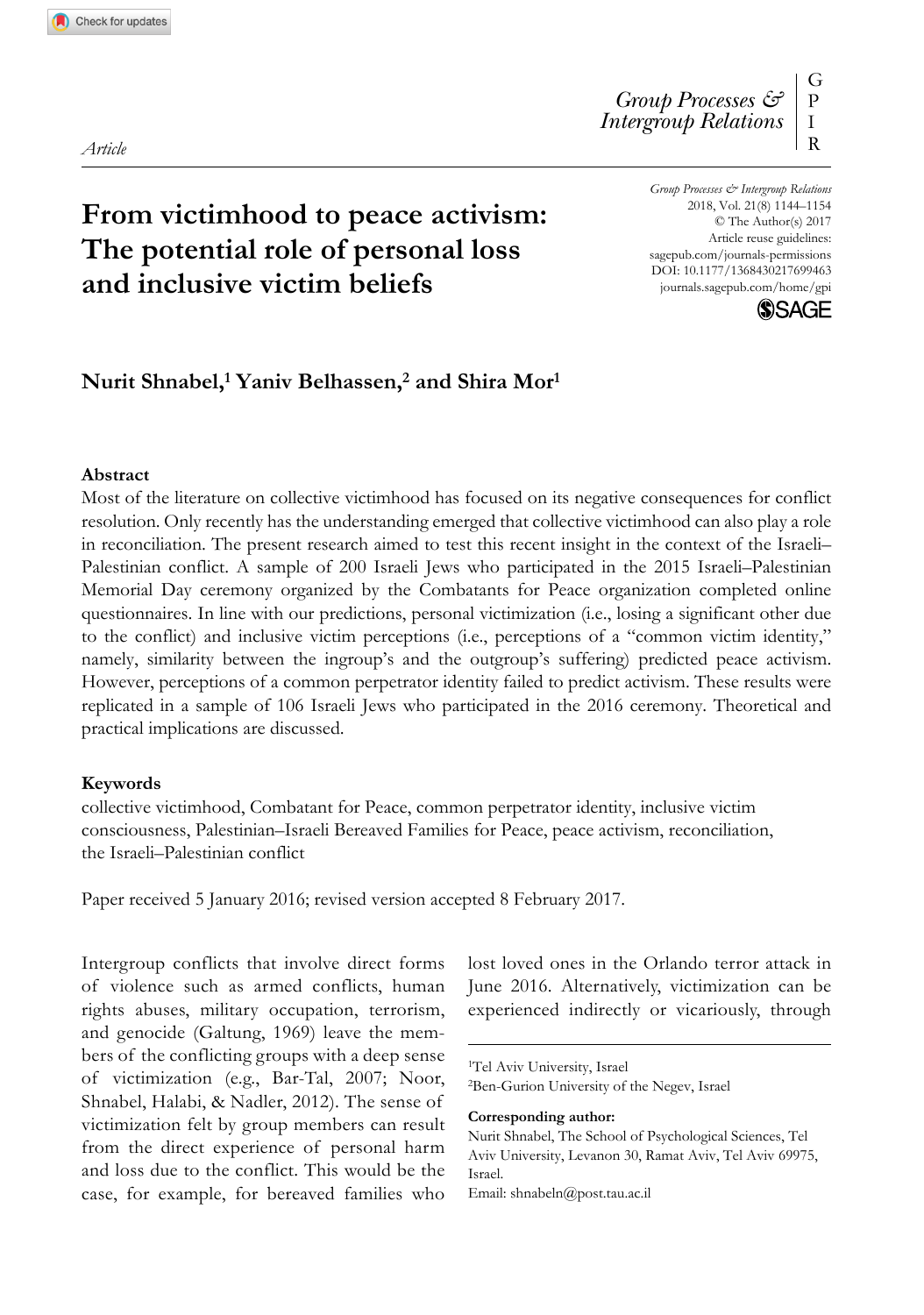social-psychological identification with the victimized, as would be the case, for example, for Americans and members of the LGBTQ community who were not personally affected by this attack. This latter phenomenon is referred to in the literature as collective victimhood (see Vollhardt, 2015).

Research on the experience of collective victimhood has demonstrated its detrimental role in maintaining and escalating intergroup conflicts. Collective victimhood may lead to emotions such as anger and vengefulness, which increase aggressive tendencies towards the outgroup (e.g., Nawata & Yamaguchi, 2012). It might also reduce the collective guilt of group members due to their own aggressive acts (e.g., Penic, Elcheroth, & Spini, 2016; Wohl & Branscombe, 2008), providing them with a sense of moral licensing to distance themselves from or even harm outgroup members (e.g., Bandura, 1999; Canetti-Nisim, Halperin, Sharvit, & Hobfoll, 2009). Finally, collective victimhood can reduce positive inclinations such as intergroup trust (e.g., Rotella, Richeson, Chiao, & Bean, 2012), forgiveness (e.g., Noor, Brown, & Prentice, 2008), and readiness to compromise (e.g., Halperin & Bar-Tal, 2011), which substantially reduce the chances of reaching an agreement to resolve the conflict.

Without denying the detrimental effects of collective victimhood, a growing body of research suggests that, under certain circumstances (e.g., when a particular community experiences a large number of victims; Elcheroth, 2006), it may also have violence-reducing effects. Of direct relevance to the present study, Vollhardt (2015) has argued that the assumption that collective victimhood is *inevitably* destructive for intergroup relations is false, as under certain conditions collective victimhood can serve to promote peace activism and intergroup reconciliation. Specifically, most studies in the field have conceptualized collective victimhood in an exclusive manner, focusing on group members' perceptions of their ingroup's unique suffering and tendency to compete over the status of being the conflict's sole "true" victim (e.g., Noor et al., 2008). However, collective victimhood can be also conceptualized in an inclusive manner that highlights the similarities across the ingroup and other victimized groups, including the outgroup that the ingroup is in conflict with. According to Vollhardt (2012), such *inclusive victim consciousness* should have positive consequences for intergroup relations—a possibility that received empirical support in various contexts of intergroup conflict including Rwanda, Burundi, and DRC (Vollhardt & Bilali, 2015), India (Vollhardt, Nair, & Tropp, 2016), and Northern Ireland (Cohrs, McNeill, & Vollhardt, 2015).

In the context of the Israeli–Palestinian conflict, in which the present study was conducted, Shnabel, Halabi, and Noor (2013, Study 1) experimentally induced Palestinians and Jews with a common victim identity, that is, the perception that one thing common to both groups is their experience of loss and suffering due to the conflict. This experimental manipulation was inspired by the Palestinian–Israeli organization, Bereaved Families for Peace, consisting of people who have lost close family members in the regional conflict, aiming to promote solidarity across group boundaries by sharing these losses. This common victim identity manipulation was expected to promote conciliatory tendencies for two reasons. First, it induces group members with a common, superordinate identity (instead of two separate identities), which has consistently been found to promote intergroup solidarity (Gaertner & Dovidio, 2000). Second, it addresses group members' pressing need for acknowledgement of their suffering, which has also been found to promote conciliatory tendencies (SimanTov-Nachlieli, Shnabel, & Halabi, 2015). In line with this reasoning, the induction of a common victim identity was indeed successful in increasing Israeli Jews' and Palestinians' mutual forgiveness attitudes (Shnabel et al., 2013).

Conceptually consistent findings were obtained in a subsequent study (Shnabel et al., 2013, Study 2) that induced Palestinians and Israeli Jews with a common perpetrator identity—the perception that one thing common to both groups is their infliction of harm upon each other. This experimental manipulation was inspired by the Combatants for Peace movement that was established by Palestinians and Israelis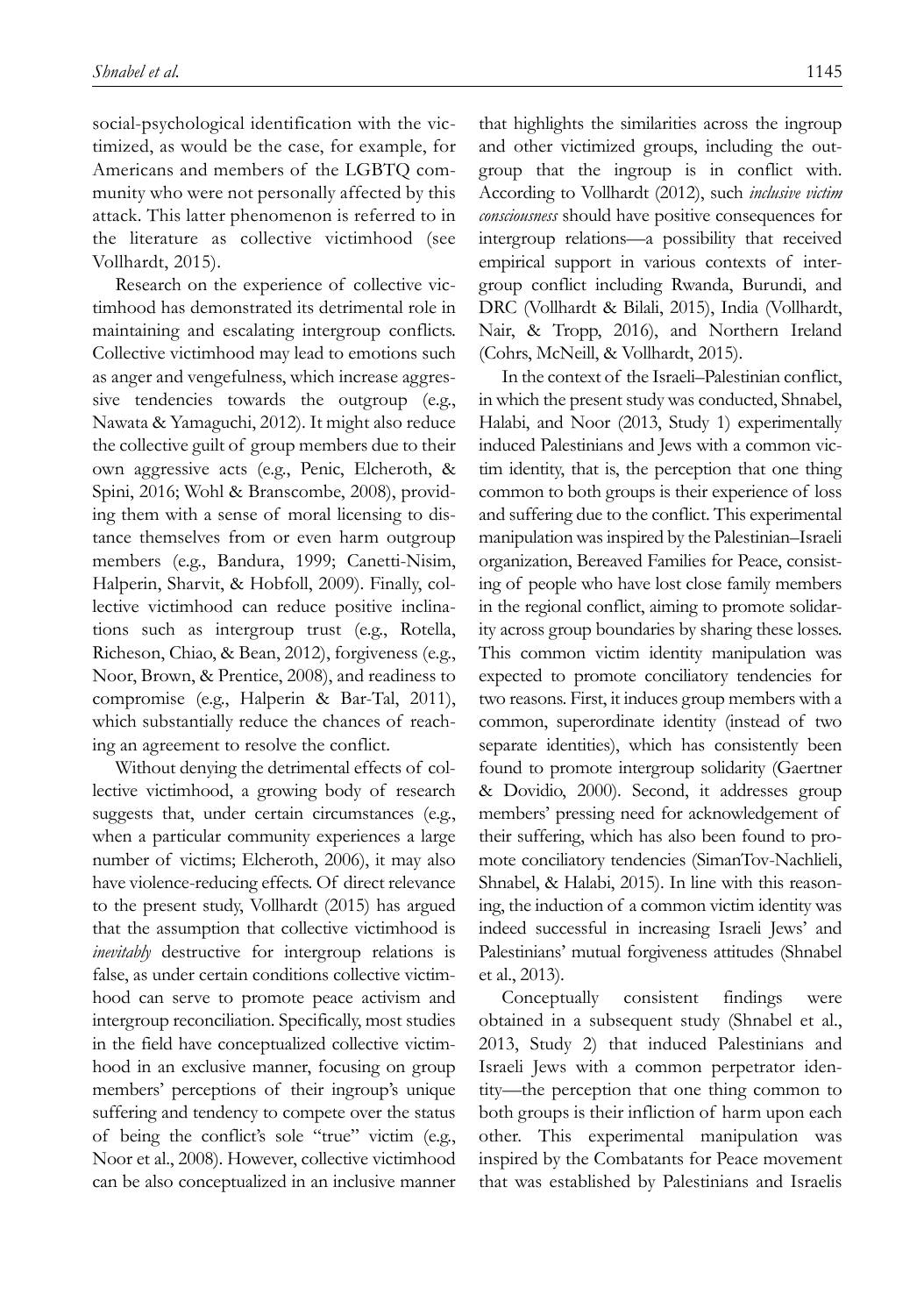who played an active role in the cycle of violence and who decided to lay down their arms and promote a peaceful solution to the conflict. As expected, inducing Israeli Jews and Palestinians with a common perpetrator identity, which made them think about intergroup commonalities and reassured their agency (i.e., reminded them of their power and influence), successfully increased mutual forgiveness. Taken together, these studies suggest that highlighting the similarity between conflicting groups in terms of experiencing and causing suffering can have positive consequences for intergroup relations.

## **The Present Study**

The goal of the present study was to test the notion—which has thus far not been examined in quantitative empirical research—that collective victimhood can be associated with peace activism. Understanding the link between victimhood and actual activism (rather than broad conciliatory attitudes, such as those examined by Shnabel et al., 2013) is theoretically and practically important, given the critical role of activism in facilitating social change (see Curtin & McGarty's [2016] claim that "without activists to organize them, collective acts such as campaigns of protest, are unlikely to take place," p. 228). For this purpose, we surveyed Israeli Jews who attended the 2015 Israeli–Palestinian Memorial Day ceremony organized by Combatants for Peace in collaboration with Palestinian–Israeli Bereaved Families for Peace. The ceremony was comprised of visual arts exhibitions, musical performances, speeches, and testimonies by Palestinians and Israelis who have lost family members in the conflict. It is considered to be one of the largest cultural events of the Israeli and Palestinian peace camps and has become, since its establishemnt by Buma Inbar whose son was killed in the South Lebanon conflict in 1995, an important recruiting tool for new activists for the Combatants for Peace movement. The main goal of the ceremony is to acknowledge the pain and remember the victims of the violence on both sides. The ceremony also highlights that remembrance of the fallen is not

enough—people in both societies must also act to end the circle of bereavement by reaching peace (Combatants for Peace, n.d.).

Before specifying our research hypotheses, a word of clarification may be in order. In particular, the ceremony's attendees typically belong to the political left (i.e., "the Israeli peace camp"). The predictions specified next relate *solely to this population of peace supporters* (i.e., right-wingers are unlikely to be involved in peace activism, and it is likely that the psychological constructs associated with right-wingers' activism for causes other than peace are substantially different—an issue we will return to in the Discussion section).

The first prediction we examined was whether, consistent with Vollhardt's (2009) theorizing, inclusive victim perceptions (i.e., perceptions of a common victim identity) would predict peace activism. In addition, we examined two related variables. The first was corresponding perceptions pertaining to perpetration. Specifically, we measured perceptions of a common perpetrator identity (i.e., the belief that both groups inflict substantial harm upon each other). This belief, which acknowledges the suffering of both groups (see SimanTov-Nachlieli et al., 2015) and is associated with perceptions of a common superordinate identity (see Gaertner & Dovidio, 2000), was previously found to predict intergroup forgiveness (Shnabel et al., 2013). Moreover, Shnabel et al. (2013) found perceptions of a common perpetrator identity to predict a heightened sense of ingroup's agency (i.e., competence and self-determination). Because agency is closely related to group efficacy (i.e., the belief that one's group can resolve its grievances through unified effort) that in turn predicts collective action (Mummendey, Kessler, Klink, & Mielke, 1999), we expected perceptions of a common perpetrator identity to predict peace activism.

The second variable was the personal loss of a significant other (e.g., a family member). Personal victimization typically leads to a rightward shift on the political spectrum, manifested in greater support for violence against the conflicting outgroup (for a review, see Canetti & Lindner, 2014). Nevertheless, one's direct experience of the unbearable costs of conflict can also lead to conflict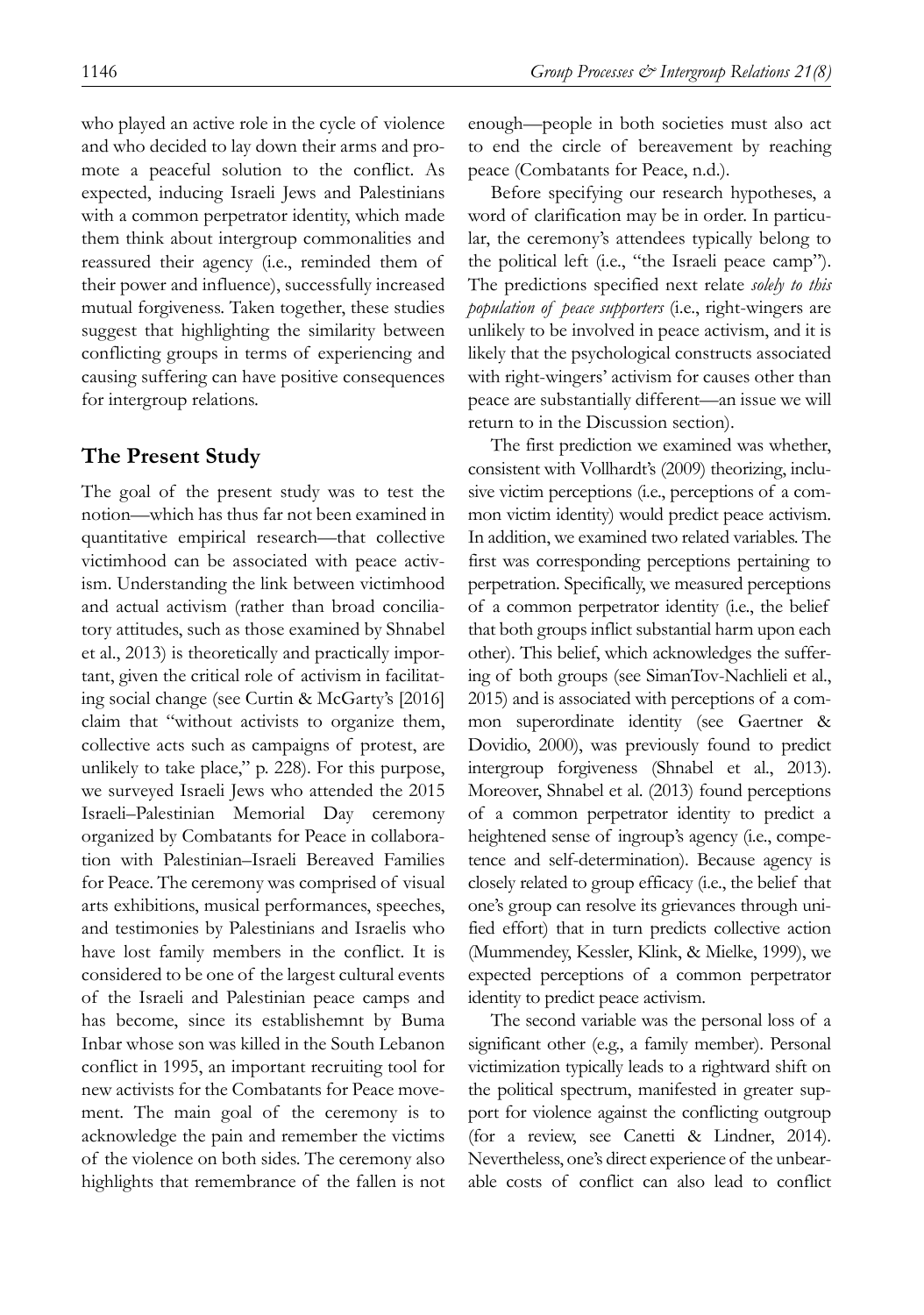fatigue (Kelman, 2004) and increased motivation to stop the cycle of violence. As mentioned before, the wish to act toward ending the cycle of violence in response to bereavement is likely to occur among those who generally endorse a peace vision (i.e., who view peace as desirable and feasible; Noor, Shnabel, Halabi, & Doosje, 2015), but not among those who believe in military solutions.

Importantly, due to their personal sacrifice for the ingroup's sake, people who experienced personal loss as a result of the conflict are seen by other members of their ingroup as having more legitimacy than others to communicate commonalities between the conflicting groups' victimization; therefore, they may be particularly effective in communicating this type of message (Vollhardt, 2015). As activism is influenced by one's sense of ability to make a change (e.g., van Zomeren, Postmes, & Spears, 2008), we hypothesized that personal victimization would drive people who generally endorse a peace vision to become active in promoting this cause.

To summarize, we expected bereavement to lead to peace activism for two reasons. First, because the first-hand experience of the costs of violence may increase motivation to stop it, and second, because their unique status in society makes the bereaved more effective than others (who do not have this status) in promoting their political agenda (and efficacy is known to predict activism). In addition to the contribution to society, peace activism can help the bereaved engage in sense-making about their suffering (see the shattered assumptions theory; Janoff-Bulman, 1992) and cope with the traumatic event. To illusrate, people who lost a first-degree relative and belonged to Palestinian–Israeli Bereaved Families for Peace reported fewer prolonged grief disorder symptoms than bereaved people who did not belong to this organization (Weder, Garcia-Nieto, & Canetti, 2010).

# **Method**

#### *Participants and Procedure*

Two days after the 2015 memorial ceremony, an invitation to participate in an online survey about their experiences was sent to a mailing list of Combatants for Peace that includes 2,827 email addresses. Note that there are about 80 active Jewish members in the movement; hence, the vast majority of addresses do not belong to active members. That is, they may be described as *supporters* rather than *activists*.The distinction between the two terms was put forward by Curtin and McGarty (2016), who criticize much of the existing literature on activism for its failure

[T]o differentiate activists (those who have ongoing commitments to a particular social movement, including building support, recruiting new members, and organizing a movement) from individuals who indicate support for a movement, or might occasionally show up to a protest or rally. (p. 235)

In line with Curtin and McGarty's observation, the responses to the item "I define myself as a peace activist"  $(1 = not at all, 5 = very much)$  were diverse, with 11% picking the value 1; 22.5% picking the value 2; 28% picking the value 3; 25% picking the value 4; and only 13.5% picking the value 5 (the corresponding numbers in the replication study were 13%, 25%, 31%, 19%, and 12%). It should be further clarified in this regard that memorial days are at the core of the Zionist ethos (see Ben-Amos & Bet-El, 1999); thus, participation in them should not in itself be viewed as a form of political activism.

Of the 845 adressees who opened the email, 274 clicked the link leading to the survey. A total of 200 Israeli Jewish attendees completed the online survey between 2 and 16 days after the ceremony. Sample size was not determined a priori, because we could not influence the number of respondents. In terms of demographic background, 116 participants were women, 78 were men, and six responded "other/don't want to answer"; their ages ranged from 16 to 88 years  $(M<sub>age</sub> = 33.11, SD = 16.36)$ ; in terms of political orientation (1 = *radically rightist* to 7 = *radically leftist*), 19% defined themselves as "radically leftist," 77% as "leftist," 2.5% as "rather leftist," and the remaining 1.5% defined themselves as belonging to the "center" or "right" ( $M_{\text{political orientation}} = 6.13$ ,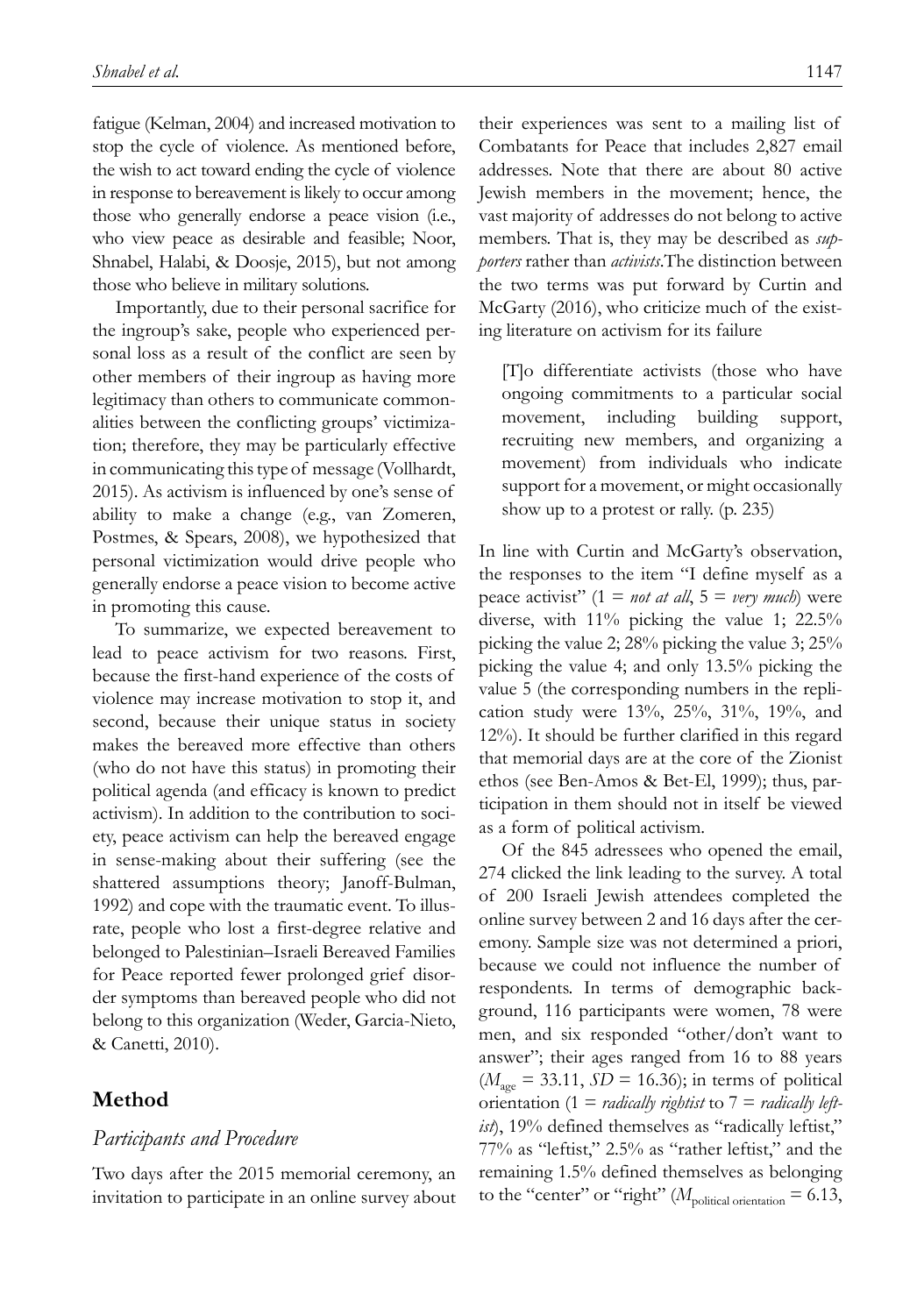$SD = 0.53$ ; also, 51.5% defined themselves as Zionist, 30% as non-Zionist, and the rest as "other" (e.g., "unsure" or "depends on the definition of Zionism"). In terms of place of birth, 88% were born in Israel. 52% indicated that they had previously participated in at least one Combatants for Peace activity (e.g., a lecture). Finally, 85% of the participants had completed full service (2 years for women; 3 years for men) in the Israeli Defense Forces (IDF).

After completing some background questions (the full protocol is available upon request from the authors), participants completed a series of Likert scales (1 = *not at all* to 5 = *very much*). Items were either self-developed or adapted from Shnabel et al. (2013) to fit the present context. Two items assessed perceptions of a common victim identity (i.e., inclusive victimhood consciousness; e.g., "One thing common to Israelis and Palestinians is their experience of loss and suffering due to the conflict between them";  $r = .50$ ,  $p < .001$ ;  $M = 4.45$ ,  $SD = 0.69$ ); two items assessed endorsement of a common perpetrator identity (e.g., "Israelis and Palestinians are similar in that they both inflict substantial harm and damage upon each other";  $r = .68$ ,  $p < .001$ ;  $M = 3.77$ ,  $SD = 1.07$ ); four items assessed peace activism (e.g., "I define myself as a peace activist," "I often take part in activities [e.g., demonstrations, petitions, binational meetings] designed to change the political situation";  $\alpha = .91$ ;  $M = 3.03$ ,  $SD = 1.06$ ). Participants also indicated whether they had lost a significant other in the conflict (i.e., personal victimization) and the relationship of this person to them (a sibling, a son/daughter, etc.).

For exploratory purposes, participants also completed four items that assessed attentiveness to the voice of bereaved families,  $M = 3.16$ ,  $SD = 1.03$ , and the combatants,  $M = 2.60$ ,  $SD = 1.02$  (e.g., "As a society, when thinking about and planning our conduct with the Palestinians, we must pay greater attention to what our bereaved families/combatants have to say"). Participants also indicated their sense of collective efficacy,  $M = 3.05$ ,  $SD = 0.89$ , and perceptions of the effectiveness of different courses

of action (focused demonstrations, *M* = 2.69,  $SD = 0.91$ ; participation in dialogue groups,  $M = 3.94$ ,  $SD = 0.91$ ; activities intended to increase awareness of the Israeli public,  $M = 3.62$ ,  $SD = 0.82$ ; and activities intended to increase intergroup solidarity such as joint olive harvesting,  $M = 3.65$ ,  $SD = 0.92$ ). Results for the exploratory measures are available upon request.

Seventy participants (35%) reported having lost a significant other in the conflict. This relatively high proportion might stem from the fact that the event was co-organized by the Palestinian–Israeli Bereaved Families for Peace. In particular, 23 (11.5%) reported losing a relative, 32 (16%) reported losing a friend, and 15 (7.5%) reported losing someone else (e.g., a fellow combatant). Upon completion, participants provided demographic information and were thanked for their participation.

## **Results**

Intercorrelations are presented in Table 1 (below the diagonal). To examine the unique effects of the variables of interest on peace activism, we controlled for participants' political orientation, age, and gender (put differently, we tested whether the effects of the five variables of interest persisted above and beyond political orientation and demographics). Thus, we conducted a two-step hierarchical regression analysis. In the first step, participants' political orientation, age, and gender  $(0 = \text{female}, 1 = \text{male})$  were the predictors, and activism was the dependent variable. The obtained regression model was significant,  $F(3, 196) = 13.24, p \le .001, R^2 = .16$ . As seen in Table 2, peace activism was significantly predicted by a leftist political orientation, age (older participants reported a higher level of activism than younger participant), and gender (men reported a higher level of activism than women). In the second step, participants' personal victimization  $(0 =$ no personal victimization,  $1 =$  loss of a significant other), inclusive victim perceptions (i.e., a common victim identity), and a common perpetrator identity were entered into the model. The obtained model was significant,  $F(6, 193) = 9.18$ ,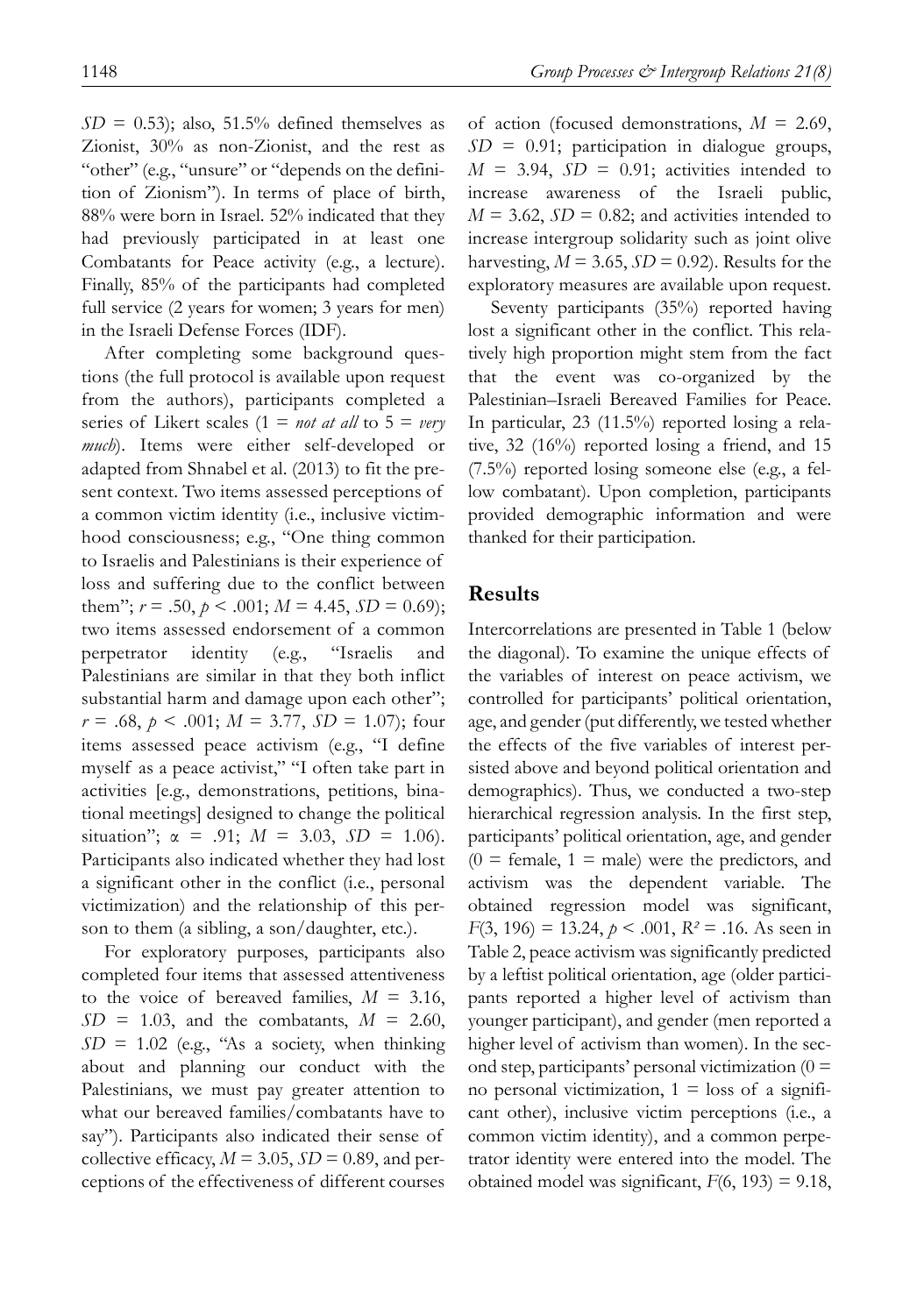| Variables                     |         |         | 3       | 4       | 5       | 6       |         |
|-------------------------------|---------|---------|---------|---------|---------|---------|---------|
| Age                           |         | .03     | n/a     | $.27**$ | .15     | .04     | .16     |
| Gender                        | .10     |         | n/a     | .13     | $-.00$  | $-.14$  | $.19*$  |
| Leftist political orientation | $.02\,$ | $-.08$  |         | n/a     | n/a     | n/a     | n/a     |
| Personal victimization        | $.25**$ | .09     | $-.08$  |         | .09     | $-.13$  | $.33**$ |
| Inclusive victim perceptions  | .07     | $-.11$  | $-.16*$ | .06     |         | $.51**$ | $.27**$ |
| A common perpetrator identity | .09     | $-.08$  | $-.03$  | .05     | $.42**$ |         | .14     |
| Peace activism                | $.22**$ | $.22**$ | $.28**$ | $.20**$ | .07     | $-.05$  |         |

**Table 1.** Correlations between all measured variables.

*Note*. Results for the first ( $N = 200$ ) and replication ( $N = 106$ ) studies appear below and above the diagonal, respectively. \**p* < .05. \*\**p* < .01 (two-tailed).

**Table 2.** Effects of predictor variables on peace activism.

|                               | B      | SE   | ß       |         | D    | $95\%$ CIs      |
|-------------------------------|--------|------|---------|---------|------|-----------------|
| Age                           | .01    | 0.00 | 0.15    | 2.19    | .030 | [0.00, 0.01]    |
| Gender                        | .48    | 0.14 | 0.22    | 3.37    | .001 | [0.21, 0.75]    |
| Leftist political orientation | .66    | 0.13 | 0.33    | 5.11    | .001 | [0.34, 0.88]    |
| Personal victimization        | .37    | 0.15 | 0.17    | 2.52    | .013 | [0.05, 0.61]    |
| Inclusive victim perceptions  | .27    | 0.11 | 0.18    | 2.48    | .014 | [0.03, 0.49]    |
| Common perpetrator identity   | $-.12$ | 0.07 | $-0.12$ | $-1.70$ | .091 | $[-0.26, 0.05]$ |

*Note.*  $N = 200$ . Missing values were replaced with means.

 $p \leq 0.001$ , and provided a significant improvement over the first model,  $F_{change}(3, 193) = 4.43$ ,  $p = .005$ ,  $\Delta R^2 = .05$ ; a post hoc analysis using the G\*Power software (Faul, Erdfelder, Lang, & Buchner, 2007) revealed that the power of this test (for  $\alpha = .05$ ) was 88%. As seen in Table 2, in line with expectations, personal victimization and inclusive victim perceptions significantly predicted peace activism. In contrast, perceptions of a common perpetrator identity failed to predict activism (and even tended to be negatively associated with it).

#### *<sup>R</sup>eplication Study*

In light of current understanding of the importance of replication studies (e.g., Schmidt, 2009), we conducted a second survey following the 2016 memorial ceremony. After the exclusion of three participants who indicated that they had taken the survey in 2015, our sample included 106 Jewish participants. Of them, 61 were women, 44 were men, and one checked "other/don't want to answer"; their ages ranged between 18 and 89 years ( $M_{\text{age}} = 40.88$ ,  $SD = 15.84$ ); 58% defined themselves as "Zionist," 17.5% as "non-Zionist," and the rest as "other" (e.g., "Zionist who supports the two-state solution"); 83% were born in Israel; 57% indicated that they had previously participated in at least one Combatants for Peace activity; 86% of the participants had completed full service in the IDF; lastly, 38% reported having lost a significant other in the conflict. The survey was identical to the one conducted in 2015 except for two changes requested by Combatants for Peace: first, participants' political orientation was not collected; second, the activism scale consisted of two (rather than four) items. Intercorrelations are presented in Table 1 (above the diagonal). In terms of descriptive statistics, on 5-point scales (see previous lines), for inclusive victim perceptions,  $M = 4.56$ ,  $SD = 0.66$ ; for endorsement of a common perpetrator identity,  $M = 3.88$ ,  $SD = 1.05$ ; and for peace activism,  $M = 3.16$ ,  $SD = 1.07$ .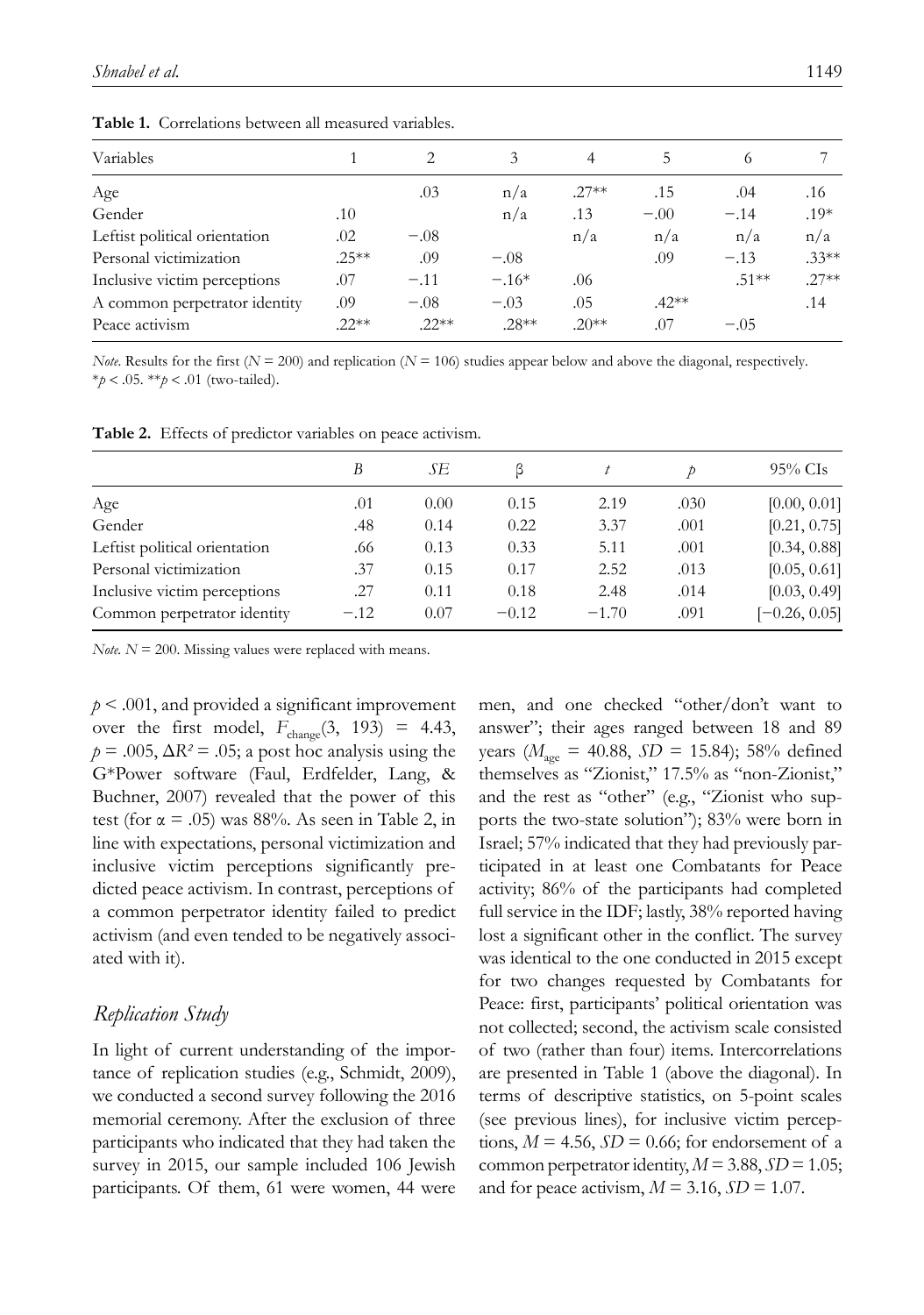As in the original study, we conducted a twostep hierarchical regression analysis on peace activism (missing values were replaced with means). In the first step, participants' age and gender ( $0 =$  female,  $1 =$  male) were the predictors, and activism was the dependent variable. The obtained regression model was significant,  $F(2, 103) = 3.27, p = .042, R^2 = .06$ . Peace activism was marginally predicted by gender (men tended to report a higher level of activism than women),  $\beta = 0.18$ ,  $p = .053$ , but not by age,  $β = 0.15$ ,  $p = .118$ . In the second step, participants' personal victimization, inclusive victim perceptions, and common perpetrator identity were entered into the model. The obtained model was significant,  $F(5, 100) = 4.94$ ,  $p < .001$ , and provided a significant improvement over the first model,  $F_{change}(3, 100) = 5.75$ ,  $p = .001$ ,  $\Delta R^2 = .13$ (a post hoc analysis revealed that the power of this test for  $\alpha = .05$  was 95%). Note that the variance explained by the variables entered in Step 2 is substantially higher than the corresponding explained variance in the original study. This is likely because in the original study (unlike the replication study) political orientation was entered as a predictor Step 1 (and explained .078 of the variance). In line with the first study, personal victimization,  $\beta = 0.28$ ,  $p = .003$ , and inclusive victim perceptions, β = 0.19, *p* = .074, significantly or marginally predicted peace activism, whereas perceptions of a common perpetrator identity did not,  $β = 0.09, p = .371$ .

# **Discussion**

The present study found that personal victimization due to the conflict and inclusive victim perceptions predicted peace activism among leftist Israeli Jewish participants. These findings, which cannot be simply explained as reflecting people's general political orientation (or other relevant demographics such as age and gender), extend previous theorizing that, perhaps counterintuitively, collective victimhood can be associated with intergroup reconciliation in general (e.g., Vollhardt, 2012, 2015) and in the Israeli– Palestinian context in particular (Vollhardt, 2009).

Specifically, previous work (e.g., Noor et al., 2015) has focused on inclusive victim perceptions and their effects on conciliatory tendencies such as forgiveness. The present study is the first to examine, using a quantitative methodology, how these perceptions relate to actual peace activism, offering a potential integration between research on collective victimhood on the one hand, and collective action on the other. Our study is also the first to examine the effect of a related, yet conceptually different construct—personal victimization—which further extends our understanding of how the experience of victimhood can be enlisted to promote intergroup reconciliation.

Contrary to our predictions, the endorsement of a common perpetrator identity did not predict peace activism. This result might stem either from the immediate context in which the study was conducted (i.e., Memorial Day, which highlights loss and suffering rather than fighting and perpetration) or from the broader context of the conflict. As members of the stronger party in an asymmetrical conflict, Israelis may be particularly sensitive to their moral image (Nadler & Liviatan, 2006). Because the victim's role is associated with superior morality (e.g., Noor et al., 2012), Israelis might be generally more prone to identifying with this social role (which addresses their need for a positive moral identity) than with the role of perpetrators. Alternatively, consistent with their leftist political orientation, participants in this study were reluctant to think of *both* groups as perpetrators, as they believed their ingroup to be the main one responsible for maintaining and resolving the conflict. Yet another possibility is that the absent influence of perpetration-related perceptions on peace activism may stem from the fact that the experience of perpetration is psychologically less profound than the experience of victimization (e.g., perpetrators find it easier to "move on" than victims; Baumeister, 1996) and was indeed found to exert less influence on people's behavior (SimanTov-Nachlieli & Shnabel, 2014). Future research may examine whether inclusive victim perceptions serve as a better predictor of peace activism than the endorsement of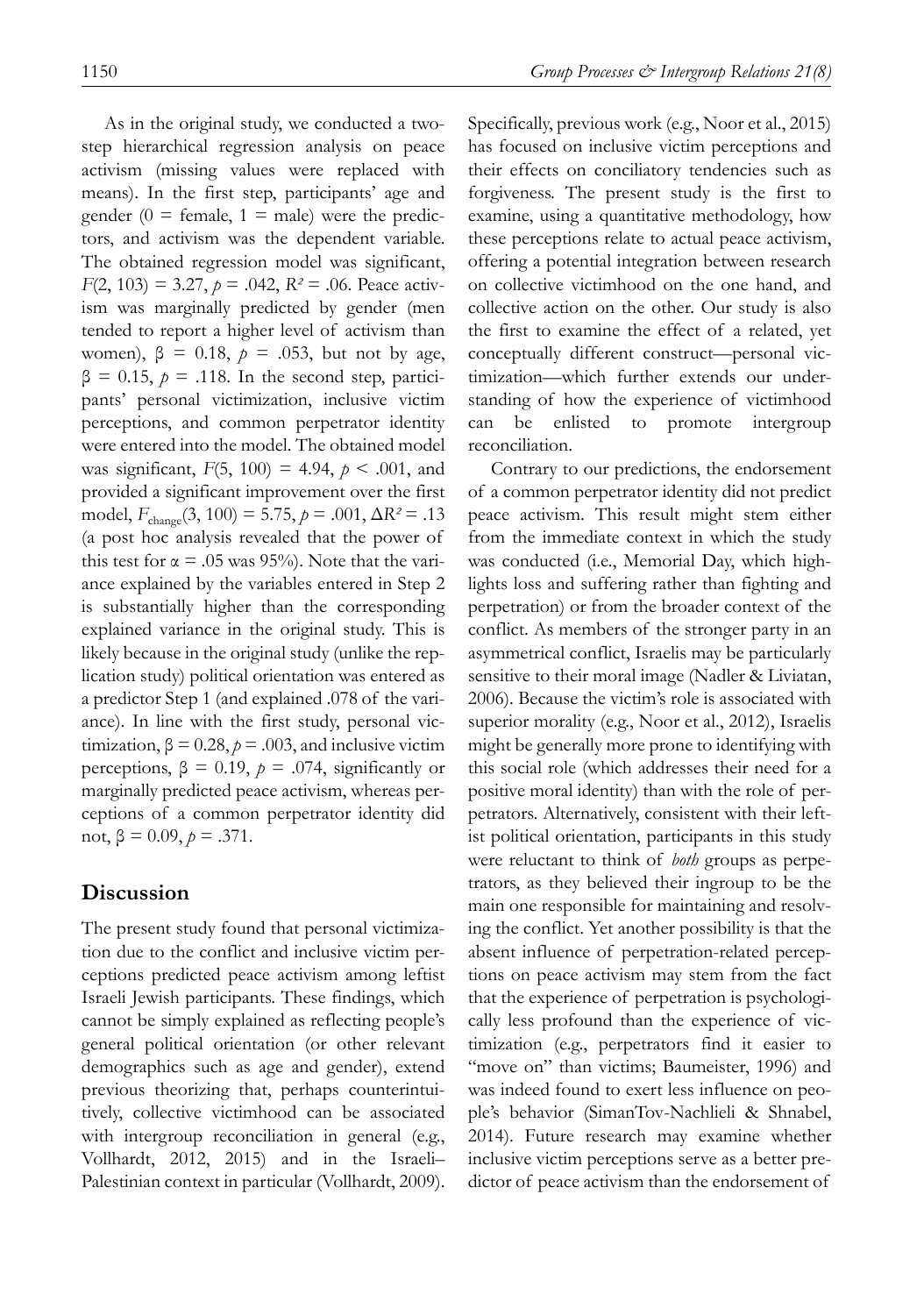a common perpetrator identity in other contexts as well, such as among Palestinians (who as the weaker party in the conflict might feel a stronger need for power and a weaker need for morality than Israeli Jews; Shnabel & Noor, 2012).

One limitation of the present study stems from its correlative nature that limits our ability to infer causality. Thus, while based on theorizing and findings obtained in other contexts (e.g., Vollhardt & Bilali, 2015), we have suggested that inclusive victim perceptions lead to peace activism, the opposite is also possible. The possible direction of causality is one-sided, however, in the case of personal victimization (i.e., personal loss can lead to peace activism, but not the other way around). Hence, the finding that personal victimization predicted peace activism may be viewed as the strongest evidence the present study provides in support of the potential transformative role of conflict-related victimhood.

Another limitation of the present research is that the sample is almost exclusively comprised of people from the Israeli-Jewish political left; therefore, conclusions cannot be generalized to other sectors of Israeli society, such as those with right-wing political views. Indeed, previous research by Noor et al. (2015) found that inclusive victim perceptions predicted heightened levels of forgiveness and conciliatory attitudes towards Palestinians, even among centrists and rightists. However, it is unrealistic to expect these heightened conciliatory tendencies to translate into actual peace activism among people who do not view themselves as belonging to the "peace camp" (e.g., because they are less likely to be the target of recruitment attempts or to overcome the barriers to participation; see Klandermans & Oegema's [1987] discussion of steps towards engagement in social movements).

It should be clarified in this respect that the goal of the present study was to demonstrate that the *possibility* that personal or collective victimhood (if construed in an inclusive manner) may be associated with actual peace activism *is viable*. To achieve this goal, we purposively sampled peace supporters. It remains for future research to further test the generalizability of

our findings—as well as their possible binding conditions. Such future research needs to identify under exactly what circumstances collective and personal victimization facilitates or hinders peace activism (for the complexity of collective victimization, which "should not be treated as a uniform phenomenon," see Penic et al., 2016; see also Kremer-Sharon, Sharvit, & Eitam, 2015). It may be particularly intriguing to explore the role played by personal and collective victimization in promoting right-wing activism. For example, it is possible that as a "mirror image" of the processes found in the present research, personal victimization (i.e., bereavement) and *exclusive* victim perceptions (i.e., competitive victimhood) predict antipeace activism among rightists.

In conclusion, this study adds one more piece of evidence supporting the emerging understanding that collective victimhood, when construed in an inclusive manner, can be a stepping-stone to various positive outcomes, including peace activism. This understanding has practical and theoretical implications. One concrete implication regards the production of the Israeli–Palestinian Memorial Day ceremony. Since the establishment of this ceremony in 2006, it has been coordinated and produced by Combatants for Peace. The Palestinian–Israeli Bereaved Families for Peace organization has officially joined the ceremony's steering committee only in 2015. The results of the present study suggest that collaboration that puts greater emphasis on the voice of bereaved families in both groups may be highly beneficial in making this ceremony an effective platform for promoting peace activism.

Another practical implication is that interventions designed to promote peace, such as dialogue groups between members of adversarial groups (e.g., Jews and Palestinians; Maoz & Bar-On, 2002) within educational settings, can benefit from fostering inclusive victim perceptions. Admittedly, in terms of effect size, these perceptions seem to have a relatively weak influence on actual activism. This is perhaps not surprising given the barriers in the process of translating attitudes into actions (see, e.g., Klandermans & Oegema, 1987). Still, they may counter conflicting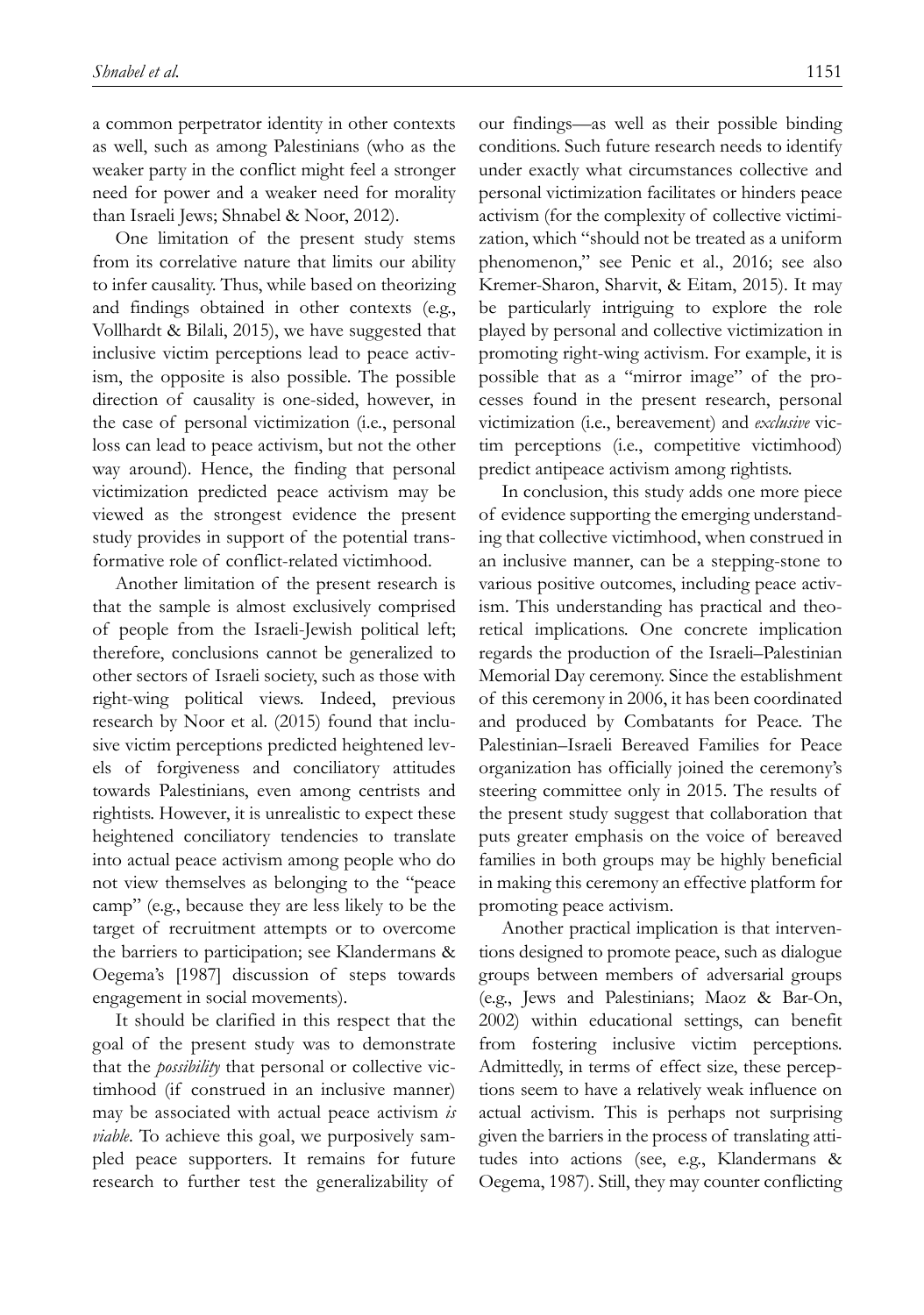group members' tendencies to compete over the victim status. Such competition often interferes with the ability to reach constructive intergroup dialogue that ultimately facilitates activism (see Sonnenschein's [2008] analysis of how communication between Palestinians and Jews gets "stuck" due to group members' engagement in competitive victimhood).

Theoretically, our findings are consistent with previous research about the lessons Israeli Jews draw from the Holocaust (Klar, Schori-Eyal, & Klar, 2013). This research reveals that another lesson, aside from "never be a victim again," is to never let the ingroup become a victimizer or a passive bystander. Collective victimhood, thus, is not inevitably detrimental—it can also promote intergroup solidarity not only towards unrelated groups, but even towards a conflicting outgroup. Recognizing this potential, which has been largely neglected in the literature on collective victimhood (Vollhardt, 2015), may be viewed as a first step. The next step should be developing interventions that actualize this potential. The Palestinian–Israeli Bereaved Families for Peace or similar organizations across the world such as Peace People in Northern Ireland (an organization comprised of Protestant and Catholic women who jointly demonstrate against the violence affecting their communities; [http://www.](http://www.peacepeople.com/) [peacepeople.com/](http://www.peacepeople.com/)), provide inspiring real-life examples for the actualization of this potential.

#### **Funding**

The author(s) received no financial support for the research, authorship, and/or publication of this article.

#### **References**

- Bandura, A. (1999). Moral disengagement in the perpetration of inhumanities. *Personality and Social Psychology Review*, *3*, 193–209. doi:10.1207/ s15327957pspr0303\_3
- Bar-Tal, D. (2007). Sociopsychological foundations of intractable conflicts. *American Behavioral Scientist*, *50*, 1430–1453. doi:10.1177/0002764207302462
- Baumeister, R. F. (1996). *Evil: Inside human cruelty and violence*. New York, NY: Henry Hold.
- Ben-Amos, A., & Bet-El, I. (1999). Holocaust Day and Memorial Day in Israeli schools: Ceremonies, education and history. *Israel Studies*, *4*, 258–284. doi:10.2979/ISR.1999.4
- Canetti, D., & Lindner, M. (2014). Exposure to political violence and political behavior: Psychological mechanisms for transformation. In K. J. Reynolds & N. R. Branscombe (Eds.), *The psychology of change: Life contexts, experiences, and identities* (pp. 77–95). New York, NY: Psychology Press.
- Canetti-Nisim, D., Halperin, E., Sharvit, K., & Hobfoll, S. E. (2009). A new stress-based model of political extremism: Personal exposure to terrorism, psychological distress, and exclusionist political attitudes. *Journal of Conflict Resolution*, *53*, 363–389. doi:10.1177/0022002709333296
- Cohrs, J. C., McNeill, A., & Vollhardt, J. R. (2015). The two-sided role of inclusive victimhood for intergroup reconciliation: Evidence from Northern Ireland. *Peace and Conflict: Journal of Peace Psychology*, *21*, 634–647. doi:10.1037/pac0000141
- Combatants for Peace. (n.d.). *Sharing the pain: Building hope. Israeli–Palestinian Memorial Day ceremony 10.05.16*. Retrieved from [http://cfpeace.org/](http://cfpeace.org/projects/memorial-day/) [projects/memorial-day/](http://cfpeace.org/projects/memorial-day/)
- Curtin, N., & McGarty, C. (2016). Expanding on psychological theories of engagement to understand activism in context(s). *Journal of Social Issues*, *72*, 227–241. doi:10.1111/josi.12164
- Elcheroth, G. (2006). Individual-level and community-level effects of war trauma on social representations related to humanitarian law. *European Journal of Social Psychology*, *36*, 907–930. doi:10.1002/ejsp.330
- Faul, F., Erdfelder, E., Lang, A.-G., & Buchner, A. (2007). G\*Power 3: A flexible statistical power analysis program for the social, behavioral, and biomedical sciences. *Behavior Research Methods*, *39*, 175–191. doi:10.3758/BF03193146
- Gaertner, S., & Dovidio, J. F. (2000). *Reducing inter-group bias: The common in-group identity model*. Hove, UK: Psychology Press.
- Galtung, J. (1969). Violence, peace and peace research. *Journal of Peace Research*, *3*, 176–191. doi:10.1177/002234336900600301
- Halperin, E., & Bar-Tal, D. (2011). Socio-psychological barriers to peace making: An empirical examination within the Israeli Jewish society. *Journal of Peace Research*, *48*, 637–651. doi:10.1177/0022343311412642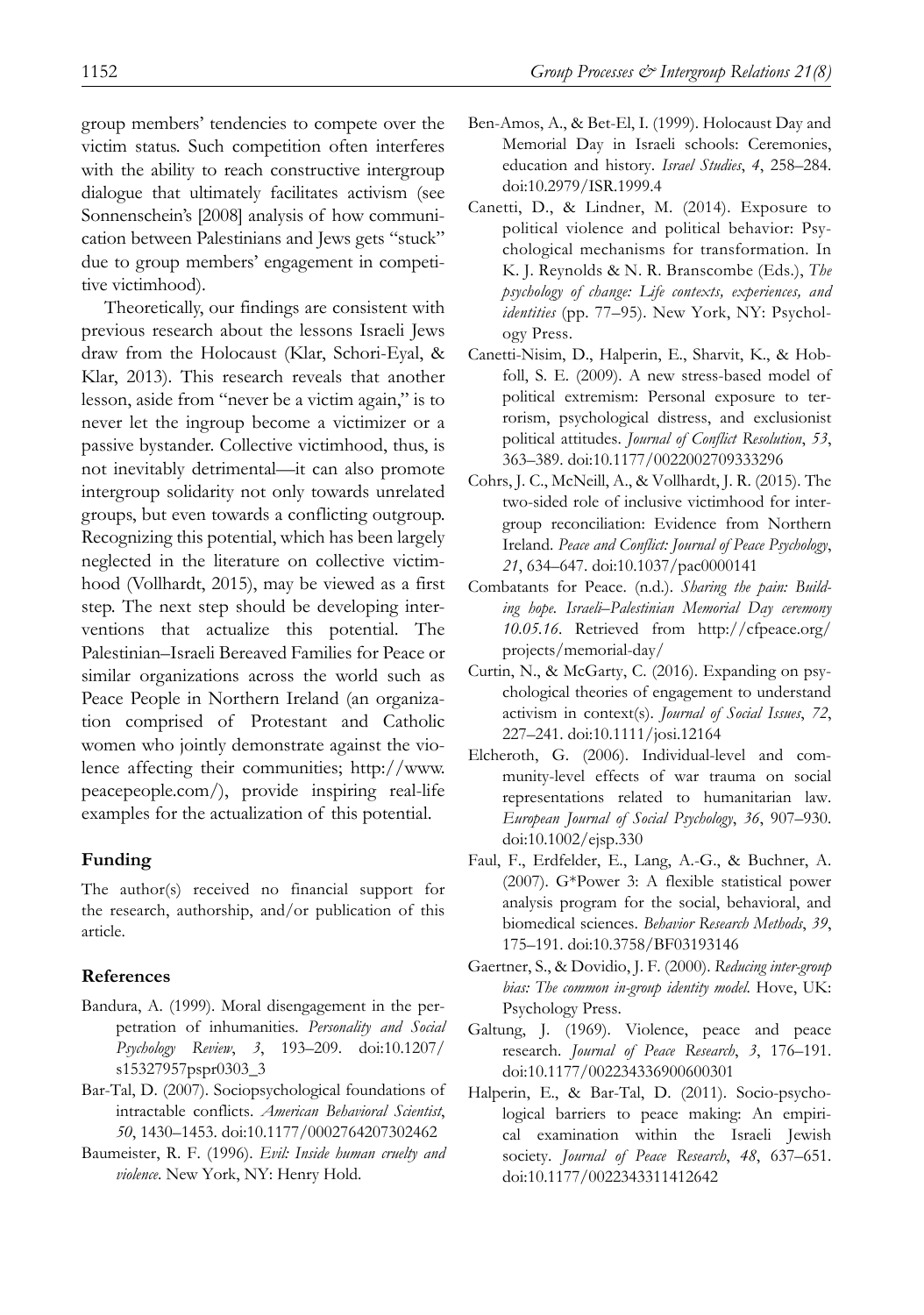- Janoff-Bulman, R. (1992). *Shattered assumptions*. New York, NY: The Free Press.
- Kelman, H. C. (2004). Reconciliation as identity change: A social-psychological perspective. In Y. Bar-Simon-Tov (Ed.), *From conflict resolution to reconciliation* (pp. 111–124). Oxford, UK: Oxford University Press.
- Klandermans, B., & Oegema, D. (1987). Potentials, networks, motivations, and barriers: Steps towards participation in social movements. *American Sociological Review*, *52*, 519–531. doi:10.2307/2095297
- Klar, Y., Schori-Eyal, N., & Klar, Y. (2013). The "never again" state of Israel: The emergence of the Holocaust as a core feature of Israeli identity and its four incongruent voices. *Journal of Social Issues*, *69*, 125–143. doi:10.1111/josi.12007
- Kremer-Sharon, S., Sharvit, K., & Eitam, B. (2015, June). *Can our own victimization lead us to help the less fortunate? The role of victim category accessibility*. Paper presented at the 17th Jena Workshop on Intergroup Processes: EASP Small Meeting on Social Justice, Inequality, and Recognition, Oppurg, Germany.
- Maoz, I., & Bar-On, D. (2002). From working through the Holocaust to current ethnic conflicts: Evaluating the TRT group workshop in Hamburg. *Group*, *26*, 29–48. doi:10.1023/A:1015595027902
- Mummendey, A., Kessler, T., Klink, A., & Mielke, R. (1999). Strategies to cope with negative social identity: Predictions by social identity theory and relative deprivation theory. *Journal of Personality and Social Psychology*, *76*, 229–245. doi:10.1037/0022- 3514.76.2.229
- Nadler, A., & Liviatan, I. (2006). Inter-group reconciliation: Effects of adversary's expressions of empathy, responsibility, and recipients' trust. *Personality and Social Psychology Bulletin*, *32*, 459–470. doi:10.1177/0146167205276431
- Nawata, K., & Yamaguchi, H. (2012). The role of collective victimhood in intergroup aggression: Japan–China relations [in Japanese]. *Shinrigaku Kenkyu*, *83*, 489–495.
- Noor, M., Brown, R., & Prentice, G. (2008). Precursors and mediators of inter-group reconciliation in Northern Ireland: A new model. *British Journal of Social Psychology*, *47*, 481–495. doi:10.1348/0144 66607X238751
- Noor, M., Shnabel, N., Halabi, S., & Doosje, B. (2015). Peace vision and its socio-emotional antecedents: The role of forgiveness, trust and inclusive victim perceptions. *Group Processes & Intergroup Relations*, *18*, 644–654. doi:10.1177/1368430215586604
- Noor, M., Shnabel, N., Halabi, S., & Nadler, A. (2012). When suffering begets suffering: The psychology of competitive victimhood between adversarial groups in violent conflicts. *Personality and Social Psychology Review*, *16*, 351–374. doi:10.1177/1088868312440048
- Penic, S., Elcheroth, G., & Spini, D. (2016). When is collective exposure to war events related to more acceptance of collective guilt? *Journal of Conflict Resolution*. Advance online publication. doi:10.1177/0022002716645388
- Rotella, K. N., Richeson, J. A., Chiao, J. Y., & Bean, M. G. (2012). Blinding trust: The effect of perceived group victimhood on intergroup trust. *Personality and Social Psychology Bulletin*, *39*, 115–127. doi:10.1177/0146167212466114
- Schmidt, S. (2009). Shall we really do it again? The powerful concept of replication is neglected in the social sciences. *Review of General Psychology*, *13*, 90–100. doi:10.1037/a0015108
- Shnabel, N., Halabi, S., & Noor, M. (2013). Overcoming competitive victimhood and facilitating forgiveness through re-categorization into a common victim or perpetrator identity. *Journal of Experimental Social Psychology*, *49*, 867–877. doi:10.1016/j.jesp.2013.04.007
- Shnabel, N., & Noor, M. (2012). Competitive victimhood among Jewish and Palestinian Israelis reflects differential threats to their identities: The perspective of the needs-based model. In K. J. Jonas & T. Morton (Eds.), *Restoring civil societies: The psychology of intervention and engagement following crisis* (pp. 192–207). Malden, MA: Wiley-Blackwell.
- SimanTov-Nachlieli, I., & Shnabel, N. (2014). Feeling both victim and perpetrator: Investigating duality within the needs-based model. *Personality and Social Psychology Bulletin*, *40*, 301–314. doi:10.1177/0146167213510746
- SimanTov-Nachlieli, I., Shnabel, N., & Halabi, S. (2015). Winning the victim status can open conflicting groups to reconciliation: Evidence from the Israeli–Palestinian conflict. *European Journal of Social Psychology*, *45*, 139–145. doi:10.1002/ ejsp.2091
- Sonnenschein, N. (2008). *An identity challanging dialoge*. Haifa, Israel: Pardes.
- Van Zomeren, M., Postmes, T., & Spears, R. (2008). Toward an integrative social identity model of collective action: A quantitative research synthesis of three socio-psychological perspectives. *Psychological Bulletin*, *134*, 504–535. doi:10.1037/0033- 2909.134.4.504